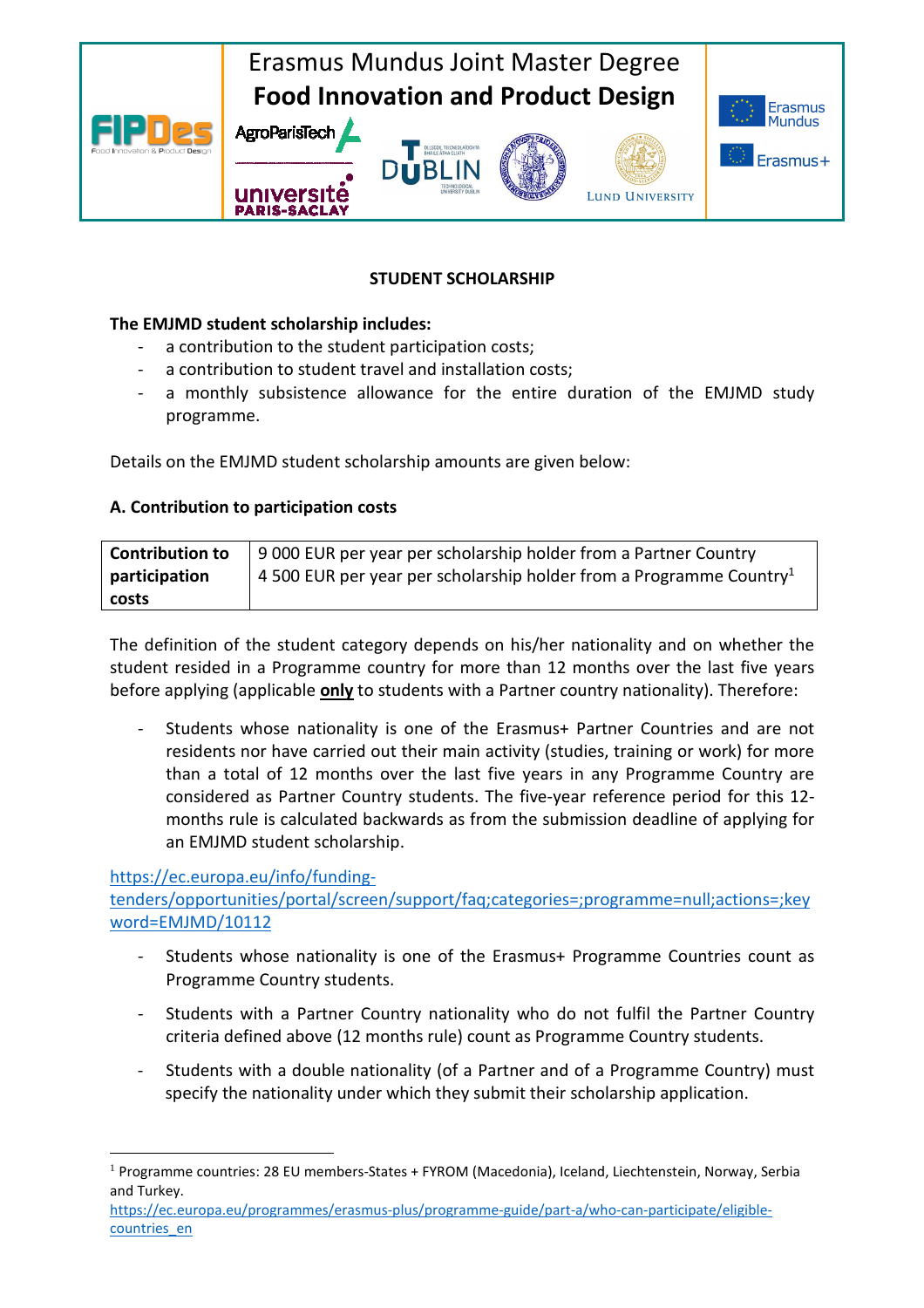### **EXAMPLES**

1) A Bosnian student who lived in Germany 13 months three years before the deadline for student application is considered as a Programme country student.

2) A Mexican student who has been resident in a Programme country (Spain) for 11 months at the deadline for student application (and never before) is considered as a Partner country student.

# **B. Contribution to the travel and installation costs**

|                        | 1000 EUR per year per scholarship holder resident in a Programme           |
|------------------------|----------------------------------------------------------------------------|
|                        | Country for travel costs                                                   |
| <b>Contribution to</b> | 2 000 EUR per year for travel costs + 1 000 EUR for installation costs for |
| the travel and         | scholarship holder resident in a Partner Country whose location is         |
| installation           | situated at less than 4.000 km from the EMJMD coordinating HEI             |
| costs                  | 3 000 EUR per year for travel costs + 1 000 EUR for installation costs for |
|                        | scholarship holder resident in a Partner Country whose location is         |
|                        | situated at 4.000 km or more from the EMJMD coordinating HEI               |

The contribution to the travel and installation costs takes into account **ONLY the residence of the scholarship holder (regardless of the category under which the student has been enrolled).**

A unit cost per academic year and a distance band of 4.000 km applies to **any student resident of a Partner Country (including students with a Programme Country nationality). Students resident of a Programme Country (including students with a Partner Country nationality) are covered by a fixed unit cost per academic year (1 000 EUR).** 

A contribution to installation costs is offered only **to students residents of a Partner Country (1 000 EUR for the entire course)**. It is an incentive to help covering the additional costs related to the issuing of visas, residence permits, etc. as well as the temporary accommodation needs upon arrival in the first Programme Country hosting HEI.

#### **EXAMPLES**

1) The Bosnian student of the above mentioned example (Programme country student for the calculation of participation costs) is resident in Bosnia at the moment of application. His/her country of residence is then a Partner country and he/she is entitled to receive either 2 000 or 3 000 EUR per year (depending on distance between the city of residence and that of the coordinating institution) + 1 000 EUR of installation allowances.

2) The Mexican student of the above example, Partner Country student resident in a Programme country. He/she is entitled to receive 1 000 EUR per year as contribution to travel costs and no installation allowances, like all other students residents in a Programme country at the deadline for submitting their applications.